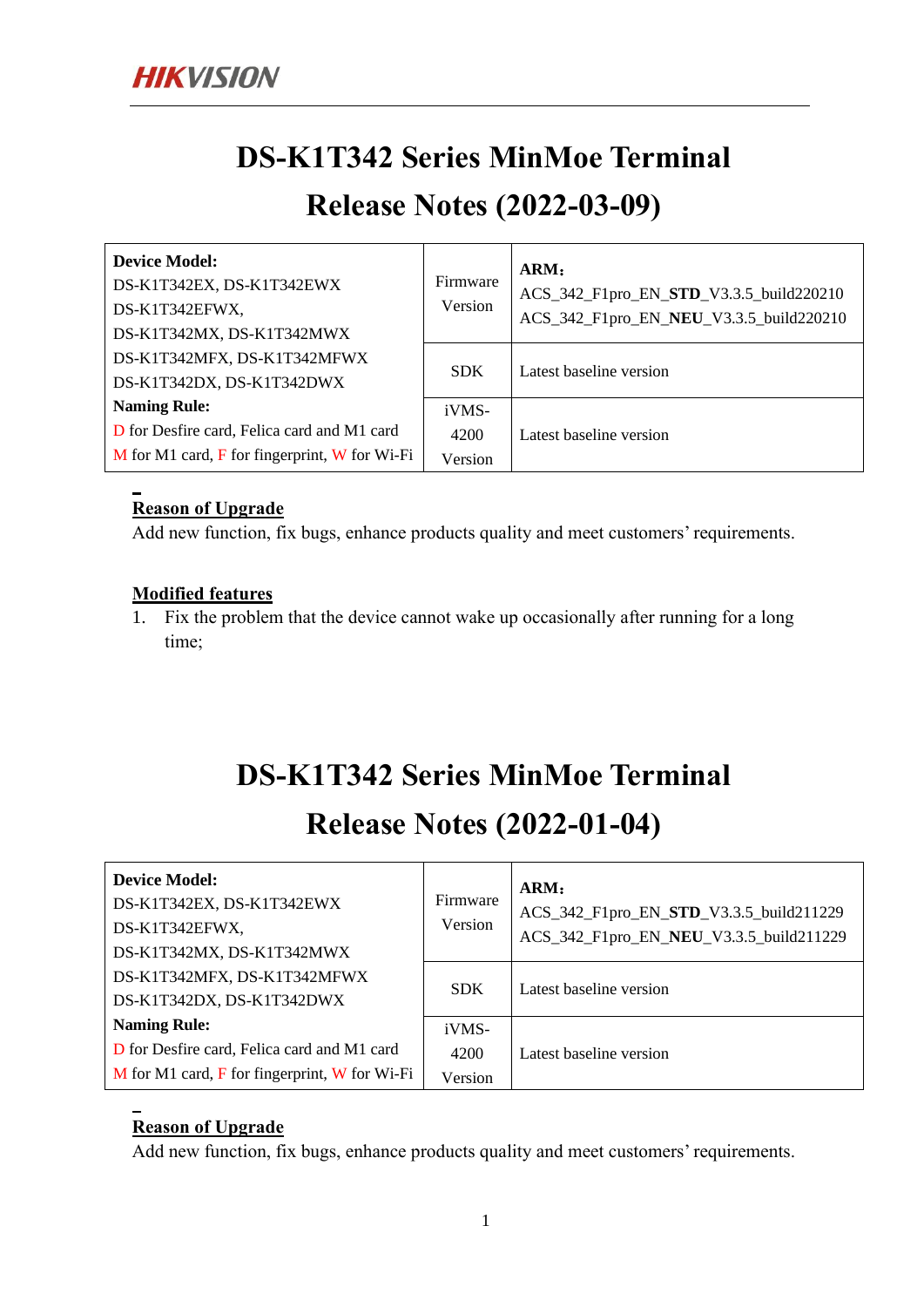#### **Modified features**

- 2. Update the driver to be compatible with the new fingerprint module;
- 3. Fixed some issues about ISAPI protocol;

# **DS-K1T342 Series MinMoe Terminal**

### **Release Notes (2021-12-10)**

| <b>Device Model:</b><br>DS-K1T342EX, DS-K1T342EWX<br>DS-K1T342EFWX,<br>DS-K1T342MX, DS-K1T342MWX | Firmware<br>Version | ARM:<br>ACS_342_F1pro_EN_STD_V3.3.5_build211122<br>ACS_342_F1pro_EN_NEU_V3.3.5_build211122 |
|--------------------------------------------------------------------------------------------------|---------------------|--------------------------------------------------------------------------------------------|
| DS-K1T342MFX, DS-K1T342MFWX<br>DS-K1T342DX, DS-K1T342DWX                                         | <b>SDK</b>          | Latest baseline version                                                                    |
| <b>Naming Rule:</b>                                                                              | iVMS-               |                                                                                            |
| D for Desfire card, Felica card and M1 card                                                      | 4200                | Latest baseline version                                                                    |
| $M$ for M1 card, $F$ for fingerprint, W for Wi-Fi                                                | Version             |                                                                                            |

#### **Reason of Upgrade**

Add new function, fix bugs, enhance products quality and meet customers' requirements.

#### **Modified features**

- 4. Optimize the display of Hik-Connect QR code in the UI background;
- 5. Repair some protocol issues;

# **DS-K1T342 Series MinMoe Terminal Release Notes (2021-11-12)**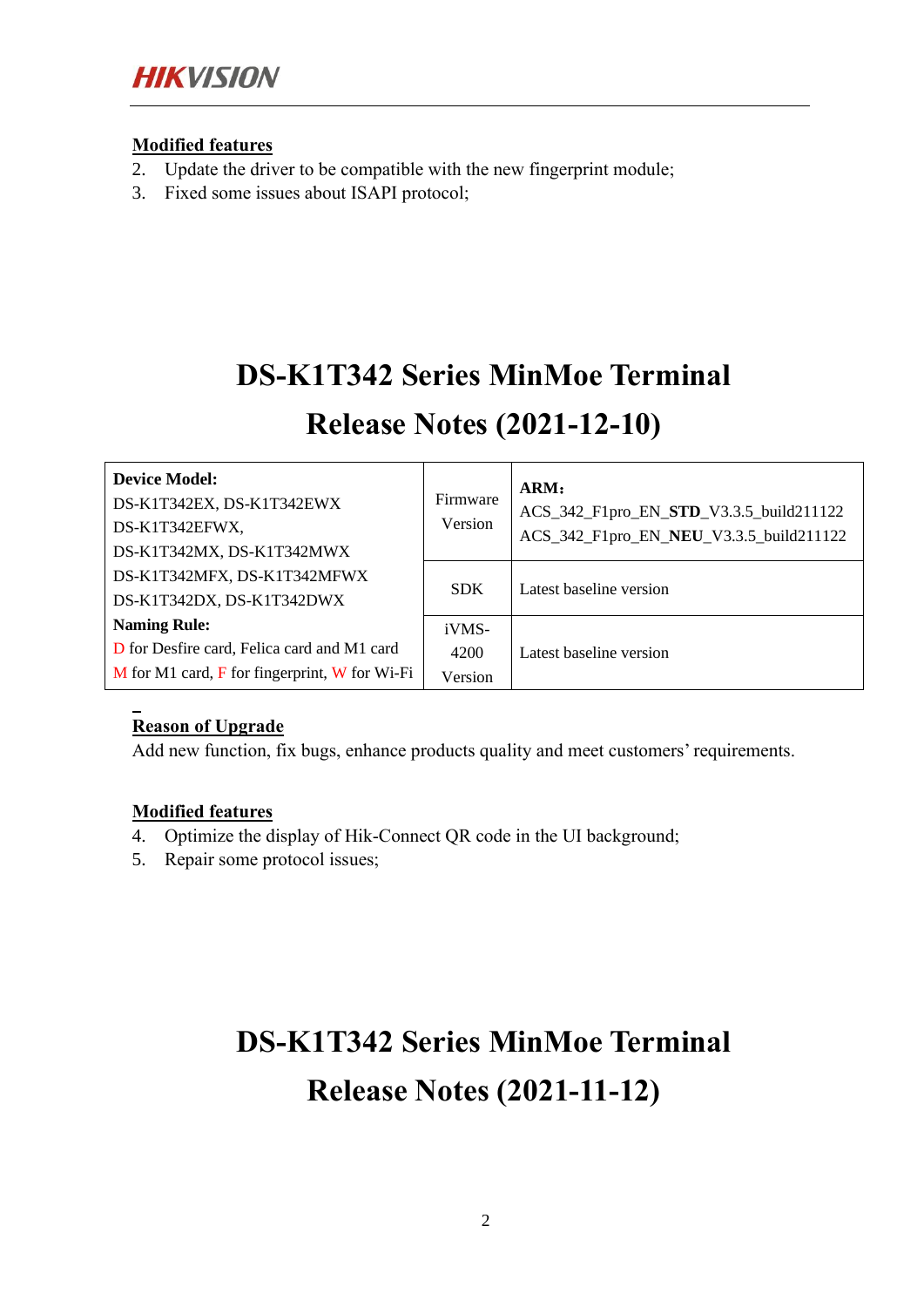| <b>Device Model:</b><br>DS-K1T342EX, DS-K1T342EWX<br>DS-K1T342EFWX,<br>DS-K1T342MX, DS-K1T342MWX | Firmware<br>Version | ARM:<br>ACS_342_F1pro_EN_STD_V3.3.5_build211110<br>ACS_342_F1pro_EN_NEU_V3.3.5_build211110 |
|--------------------------------------------------------------------------------------------------|---------------------|--------------------------------------------------------------------------------------------|
| DS-K1T342MFX, DS-K1T342MFWX<br>DS-K1T342DX, DS-K1T342DWX                                         | <b>SDK</b>          | Latest baseline version                                                                    |
| <b>Naming Rule:</b>                                                                              | iVMS-               |                                                                                            |
| D for Desfire card, Felica card and M1 card                                                      | 4200                | Latest baseline version                                                                    |
| $M$ for M1 card, $F$ for fingerprint, W for Wi-Fi                                                | Version             |                                                                                            |

#### **Reason of Upgrade**

Add new function, fix bugs, enhance products quality and meet customers' requirements.

#### **Modified features**

1. Update the driver to be compatible with new fingerprint materials;

# **DS-K1T342 Series MinMoe Terminal**

## **Release Notes (2021-10-25)**

| <b>Device Model:</b><br>DS-K1T342EX, DS-K1T342EWX<br>DS-K1T342EFWX,<br>DS-K1T342MX, DS-K1T342MWX | Firmware<br>Version | ARM:<br>ACS_342_F1pro_EN_STD_V3.3.5_build211014<br>ACS_342_F1pro_EN_NEU_V3.3.5_build211014 |
|--------------------------------------------------------------------------------------------------|---------------------|--------------------------------------------------------------------------------------------|
| DS-K1T342MFX, DS-K1T342MFWX<br>DS-K1T342DX, DS-K1T342DWX                                         | <b>SDK</b>          | Latest baseline version                                                                    |
| <b>Naming Rule:</b>                                                                              | iVMS-               |                                                                                            |
| D for Desfire card, Felica card and M1 card                                                      | 4200                | Latest baseline version                                                                    |
| $M$ for M1 card, $F$ for fingerprint, W for Wi-Fi                                                | Version             |                                                                                            |

#### **Reason of Upgrade**

New model DS-K1T342 series MinMoe terminal first time released.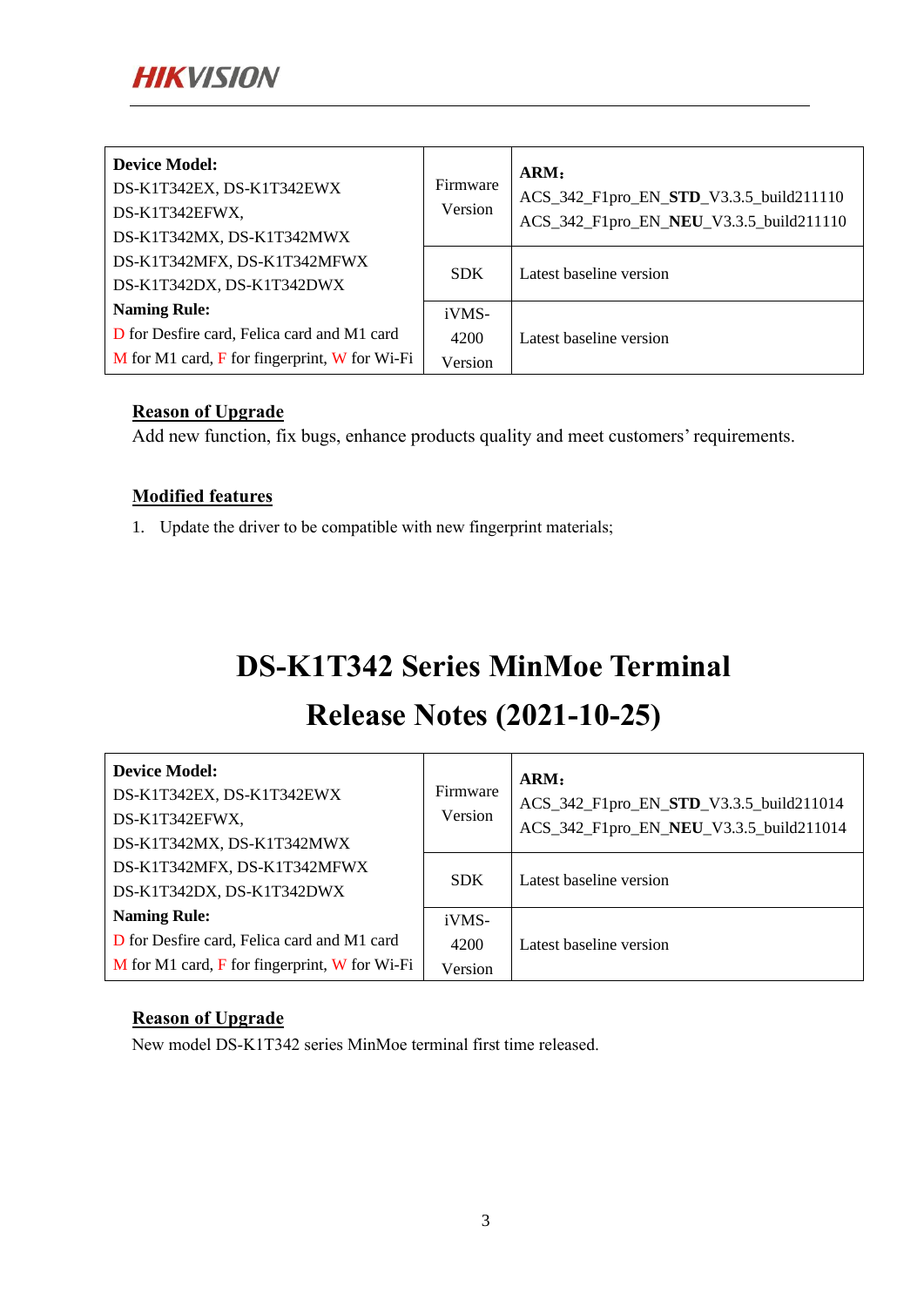

#### **New Features**

- 1. 4.3 inch LCD touch screen, 2 MP wide-angle dual-lens camera; IP65 protection level;
- 2. Connect external card reader or access controller via RS485 protocol; support Wiegand26/34 output
- 3. Face recognition duration  $\langle 0.2 \text{ s/User} \rangle$ ; face recognition accuracy rate  $\geq 99\%$
- **4. Face, card, fingerprint, event capacity**

| Model         | Face  | Card                  | <b>Fingerprint</b> | Event   | Wi-Fi          |
|---------------|-------|-----------------------|--------------------|---------|----------------|
| DS-K1T342EX   |       |                       | Not support        |         | Not support    |
| DS-K1T342EWX  |       | 3,000(EM)             | Not support        |         | Support        |
| DS-K1T342EFWX |       |                       | 3,000              | 150,000 | <b>Support</b> |
| DS-K1T342MX   | 1,500 |                       | Not support        |         | Not support    |
| DS-K1T342MWX  |       |                       | Not support        |         | Support        |
| DS-K1T342MFX  |       | 3,000(M1)             | 3,000              |         | Not support    |
| DS-K1T342MFWX |       |                       | 3,000              |         | Support        |
| DS-K1T342DX   | 1,500 | 3,000                 | Not support        | 150,000 | Not support    |
| DS-K1T342DWX  |       | (Desfire, Felica, M1) | Not support        |         | <b>Support</b> |

5. ISAPI protocol makes it easier for integration with third-party software;

6. Remote video intercom and unlock door from Hik-Connect App on your mobile/Pad

- 7. Support Hik-ProConnect platform to realize Cloud access control and time attendance management
- 8. Support ISUP 5.0 protocol to manage devices located in different locations;
- 9. When open device for the first time, wizard for activation and basic configuration. Including select language, application mode, select and configure network, Hik-Connect, privacy settings, add administrator face and card
- 10. Self-defined shortcut key (Call Room, Call Center, Call Specified Room, Call App and Password) on main interface;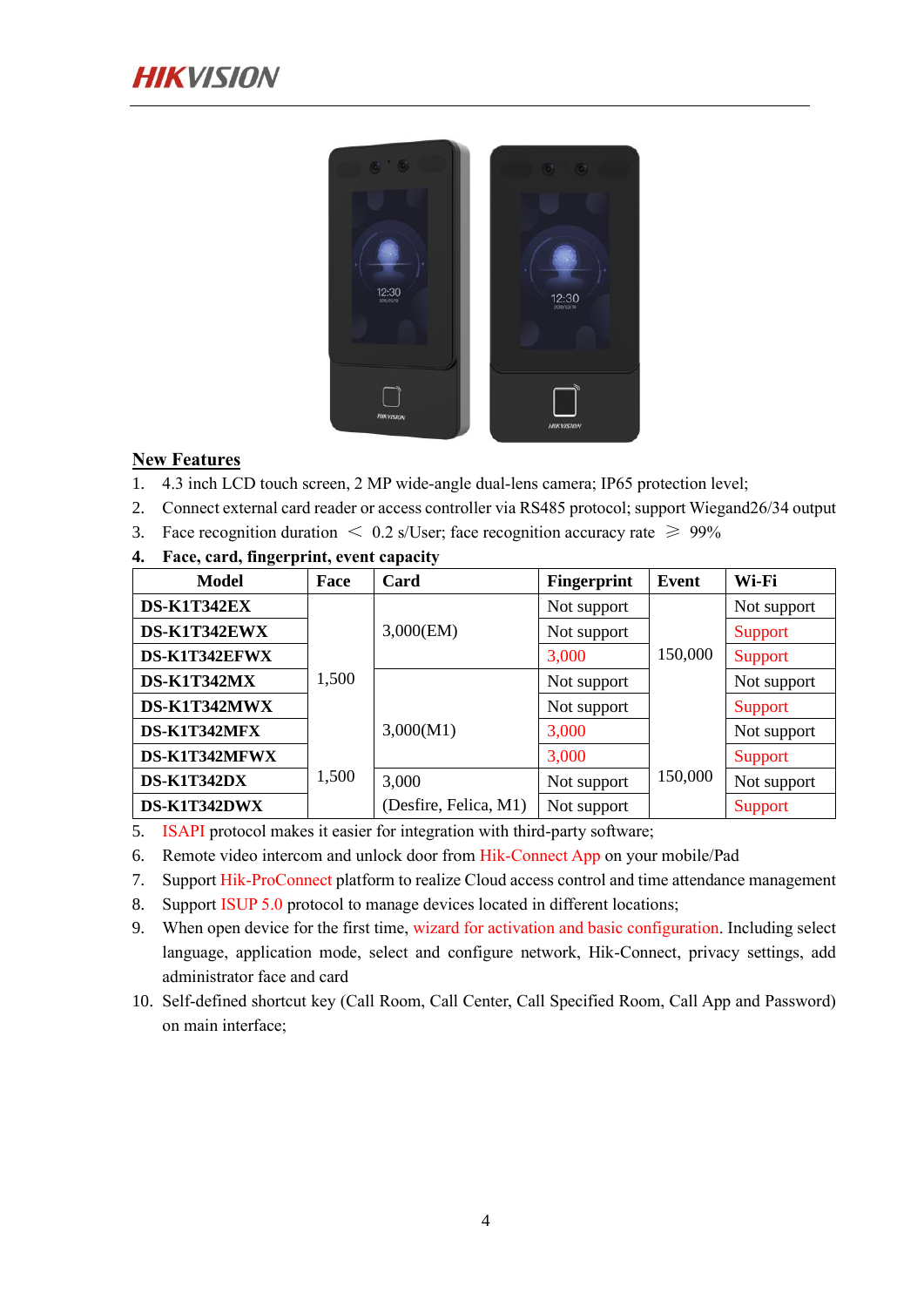

| ⊖                | Menu   |                   |           |              |                  |
|------------------|--------|-------------------|-----------|--------------|------------------|
|                  |        |                   |           | Shortcut Key |                  |
| $\blacktriangle$ | o      |                   | Call      |              |                  |
| User             | ACS    | <b>T&amp;A</b>    | Call Type |              | Call Room $\sum$ |
| $\sf(\Omega)$    | O      |                   | Password  |              |                  |
| Comm.            | Basic  | <b>Biometrics</b> | QR Code   |              |                  |
|                  | Ū      |                   |           |              |                  |
| Data             | Maint. | Preference        |           |              |                  |

 $\langle$ 

**ISUP** 

rsion

up

 $5.0$   $\geq$ 

 $\overline{\phantom{a}}$ 

 $\frac{1}{2}$ 

₹

 $\mathbb{R}$ )

 $\circ$   $>$ 

 $\,$ 

 $0.0.0.0$ 

11. Configure ISUP and Hik-Connect parameter in device local menu

| Hik-Connect<br>Hik-Connect<br>litedev.hik-connect.com ><br>Server IP<br>hik12345 $\geq$<br>Verification Code |  |
|--------------------------------------------------------------------------------------------------------------|--|
|                                                                                                              |  |
|                                                                                                              |  |
|                                                                                                              |  |
|                                                                                                              |  |
|                                                                                                              |  |

- 
- 12. Login and configure device in web client via  $PC$  browser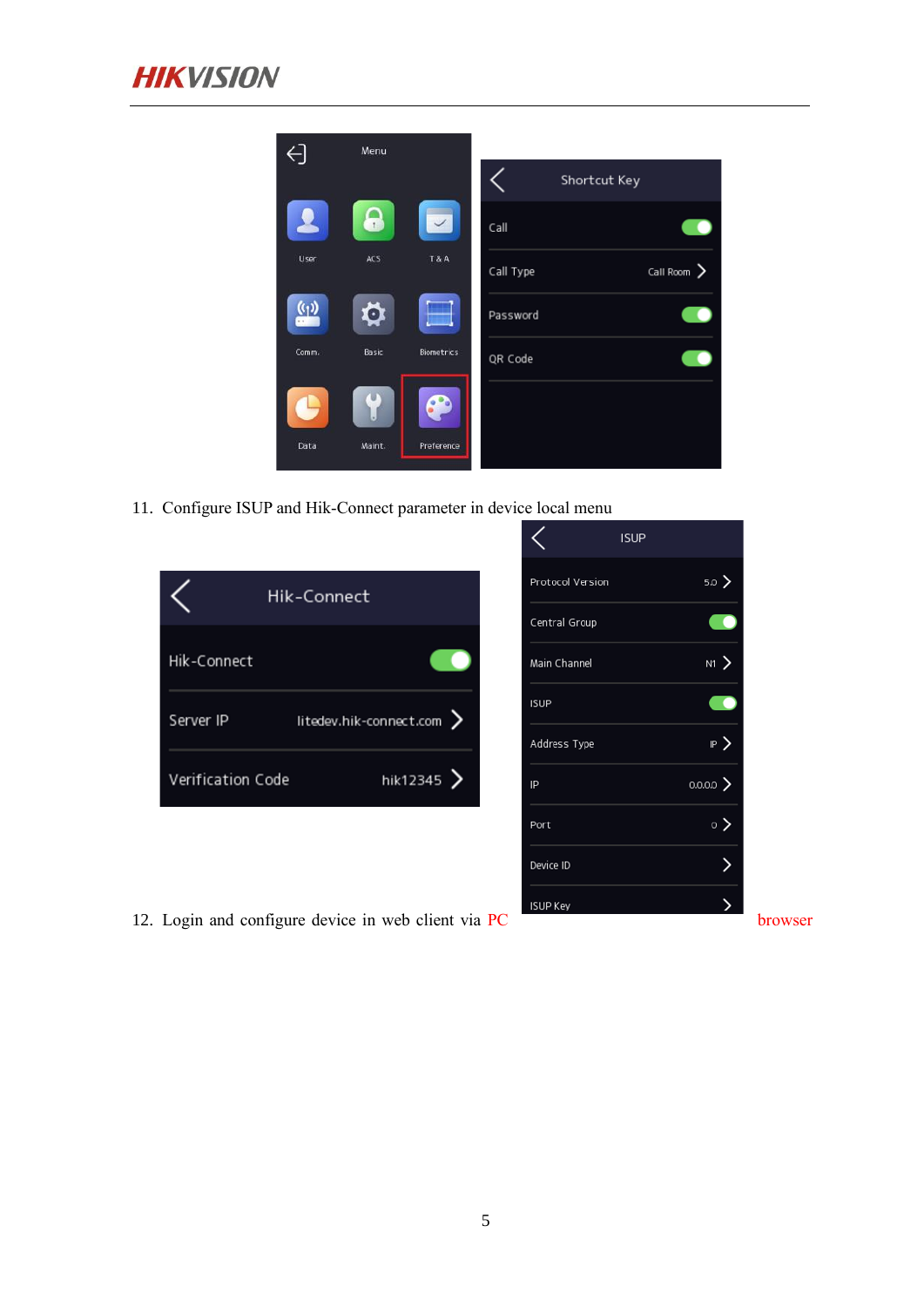

# PC Web  $\boxed{\text{English} \qquad \qquad \lor \qquad }$ **HIK**VISION User Name Password

©2021 Hikvision Digital Technology Co., Ltd. All Rights Reserved.

#### **13. Support audio file import and replace the default voice prompt**

**Note**: imported file format

wav format, mono, sampling rate 8K or 16K, size no more than 512K

| <b>HIKVISION</b>           |              |       | Live View              | User               | Search         | <b>Configuration</b> |              |                                |   |           |  |
|----------------------------|--------------|-------|------------------------|--------------------|----------------|----------------------|--------------|--------------------------------|---|-----------|--|
| $\Box$ Local               |              | Video | Audio                  | Prompt             |                |                      |              |                                |   |           |  |
| System                     | $\checkmark$ |       |                        |                    |                |                      |              |                                |   |           |  |
| <b>ED</b> Network          | $\checkmark$ |       | Prompt                 |                    |                |                      |              |                                |   |           |  |
| <b>について Video/Audio</b>    |              |       |                        | Prompt ○ TTS       |                |                      | $\odot$      | <b>Custom Prompt Importing</b> |   |           |  |
| <b>E</b> Image             |              |       | <b>Custom Prompt</b>   |                    |                |                      |              |                                |   |           |  |
| 值<br>Schedule              | $\checkmark$ |       |                        | <b>Custom Type</b> | Calling Center |                      | $\checkmark$ |                                | Ò | Import    |  |
| ۰<br>General               |              |       |                        |                    |                |                      |              |                                |   |           |  |
| Q.<br>Intercom             |              |       | <b>Custom Type</b>     |                    |                |                      |              | <b>Importing Status</b>        |   | Operation |  |
| <b>Access Control</b><br>Α |              |       | Calling Center         |                    |                |                      |              | Not Imported                   |   |           |  |
| Ω<br>Smart                 |              |       | The Call Is Refused.   |                    |                |                      |              | Not Imported                   |   |           |  |
|                            |              |       | Nobody Answered        |                    |                |                      |              | Not Imported                   |   |           |  |
| 囚<br>Theme                 |              |       | Please Try Again Later |                    |                |                      |              | Not Imported                   |   |           |  |
|                            |              |       | <b>Thanks</b>          |                    |                |                      |              | Not Imported                   |   |           |  |
|                            |              |       | Authenticating Failed  |                    |                |                      |              | Not Imported                   |   |           |  |
|                            |              |       | Authenticated          |                    |                |                      |              | Not Imported                   |   |           |  |
|                            |              |       | The Door Is Open       |                    |                |                      |              | Not Imported                   |   |           |  |
|                            |              |       | Please Wear the Mask   |                    |                |                      |              | Not Imported                   |   |           |  |
|                            |              |       |                        |                    |                |                      |              |                                |   |           |  |

14. **The displayed authentication result text can be customized**, edited through the web, including the scope of the results of stranger, authentication success and authentication failure.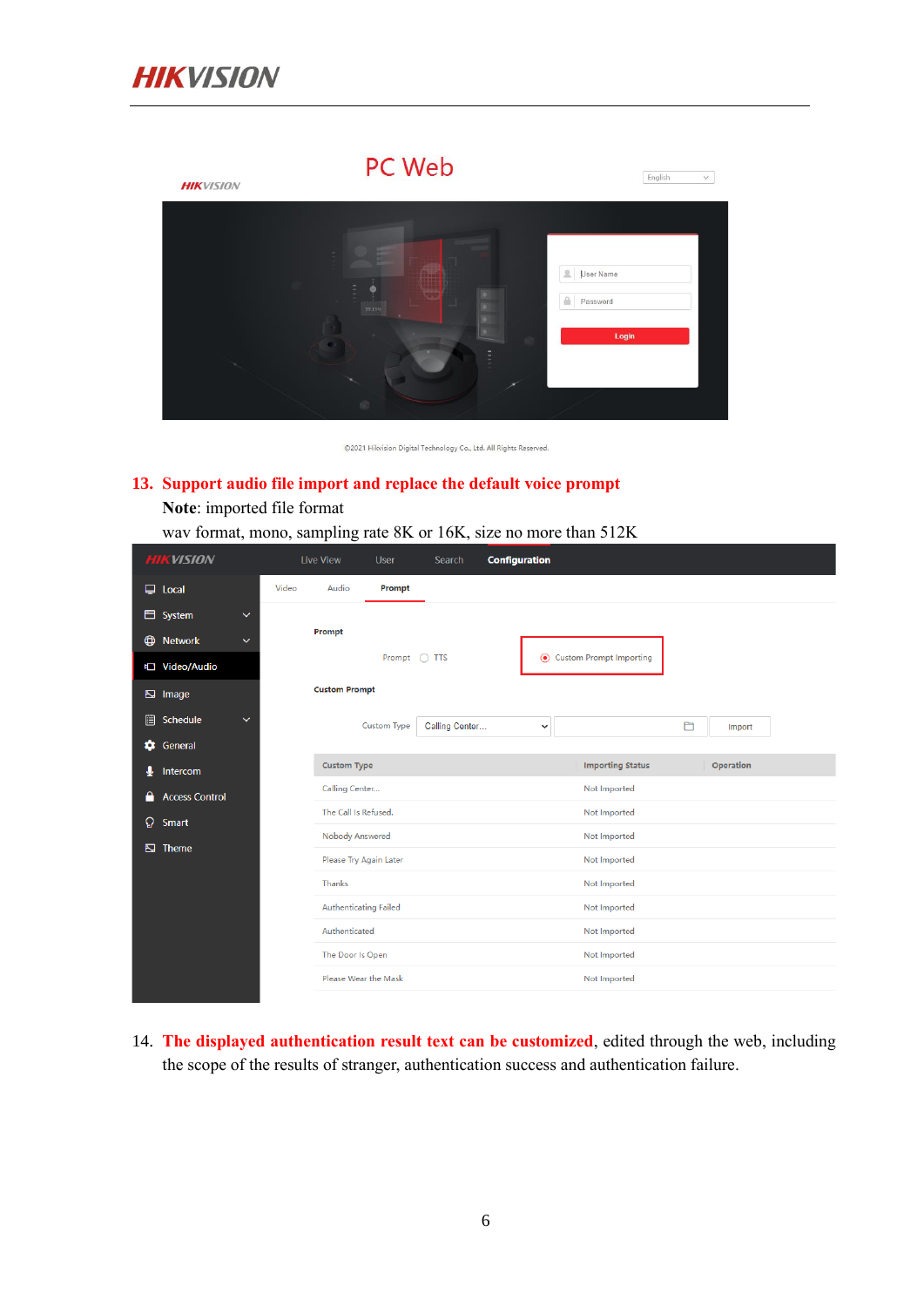

| <b>HIKVISION</b>              |              | Live View                            | User    | Search | <b>Configuration</b>               |                      |                                     |                                   |
|-------------------------------|--------------|--------------------------------------|---------|--------|------------------------------------|----------------------|-------------------------------------|-----------------------------------|
| $\Box$ Local                  |              | <b>Authentication Settings</b>       | Privacy |        | <b>Face Recognition Parameters</b> | <b>Card Security</b> | <b>Card Authentication Settings</b> | <b>Authentication Result Text</b> |
| System                        | $\checkmark$ |                                      |         |        |                                    |                      |                                     |                                   |
| $\bigoplus$<br><b>Network</b> | $\checkmark$ | Customize Authentication Result Text |         |        | n Ch                               |                      |                                     |                                   |
| t <sup>1</sup> Video/Audio    |              |                                      |         | Text   | Content                            |                      | Custom                              |                                   |
|                               |              |                                      |         |        | Stranger                           |                      |                                     |                                   |
| $\boxdot$ Image               |              |                                      |         |        | Authenticated                      |                      |                                     |                                   |
| 值<br>Schedule                 | $\checkmark$ |                                      |         |        | <b>Authentication Failed</b>       |                      |                                     |                                   |
| General                       |              |                                      |         |        |                                    |                      |                                     |                                   |
| ₹<br>Intercom                 |              |                                      |         |        | Save                               |                      |                                     |                                   |
| Α<br><b>Access Control</b>    |              |                                      |         |        |                                    |                      |                                     |                                   |
| Q.<br>Smart                   |              |                                      |         |        |                                    |                      |                                     |                                   |
| <b>COLLECTION</b>             |              |                                      |         |        |                                    |                      |                                     |                                   |

15. Self-defined voice prompt (TTS function, English only) and screen display info (user ID, name and face picture) for authentication;

| <b>HIKVISION</b>                       |       | <b>Live View</b>     | User           | Search | <b>Configuration</b>                             |      |
|----------------------------------------|-------|----------------------|----------------|--------|--------------------------------------------------|------|
| $\Box$ Local                           | Video | Audio                | Prompt         |        |                                                  |      |
| <b>■ System</b><br>$\checkmark$        |       |                      |                |        |                                                  |      |
| $\bigoplus$<br>Network<br>$\checkmark$ |       | Prompt               |                |        |                                                  |      |
| t <sup>1</sup> Video/Audio             |       |                      | Prompt (a) TTS |        | ◯ Custom Prompt Importing                        |      |
| Ŋ<br>Image                             |       | <b>TTS</b>           |                |        |                                                  |      |
| 值<br>Schedule<br>$\checkmark$          |       | <b>Time Schedule</b> |                |        | Configuration                                    |      |
| ۰<br>General                           |       | Default              |                |        | Enable                                           |      |
| J<br>Intercom                          |       |                      |                |        | Appellation ( None                               |      |
| Α<br><b>Access Control</b>             |       |                      |                |        |                                                  |      |
| Q<br>Smart                             |       |                      |                |        | <b>Time Period When Authentication Succeeded</b> |      |
| Theme<br>囚                             |       |                      |                |        |                                                  | Add  |
|                                        |       |                      |                |        | <b>Time Period When Authentication Failed</b>    |      |
|                                        |       |                      |                |        |                                                  | Add  |
|                                        |       |                      |                |        |                                                  |      |
|                                        |       |                      |                |        |                                                  | Save |
|                                        |       |                      |                |        |                                                  |      |

#### **16. Network**

Support TCP/IP and Wi-Fi (model with W only), adapt to LAN(network) or WAN(ISUP 5.0) network environment.

#### **17. Function**

- a. Support face mask recognition.
- b. Video intercom with indoor station, master station and platform;
- c. Multiple verification modes: Face, card, fingerprint(-F only), PIN code;
- d. Support check in/check out/break out/break in/overtime in/overtime out attendance status, and self-define status name;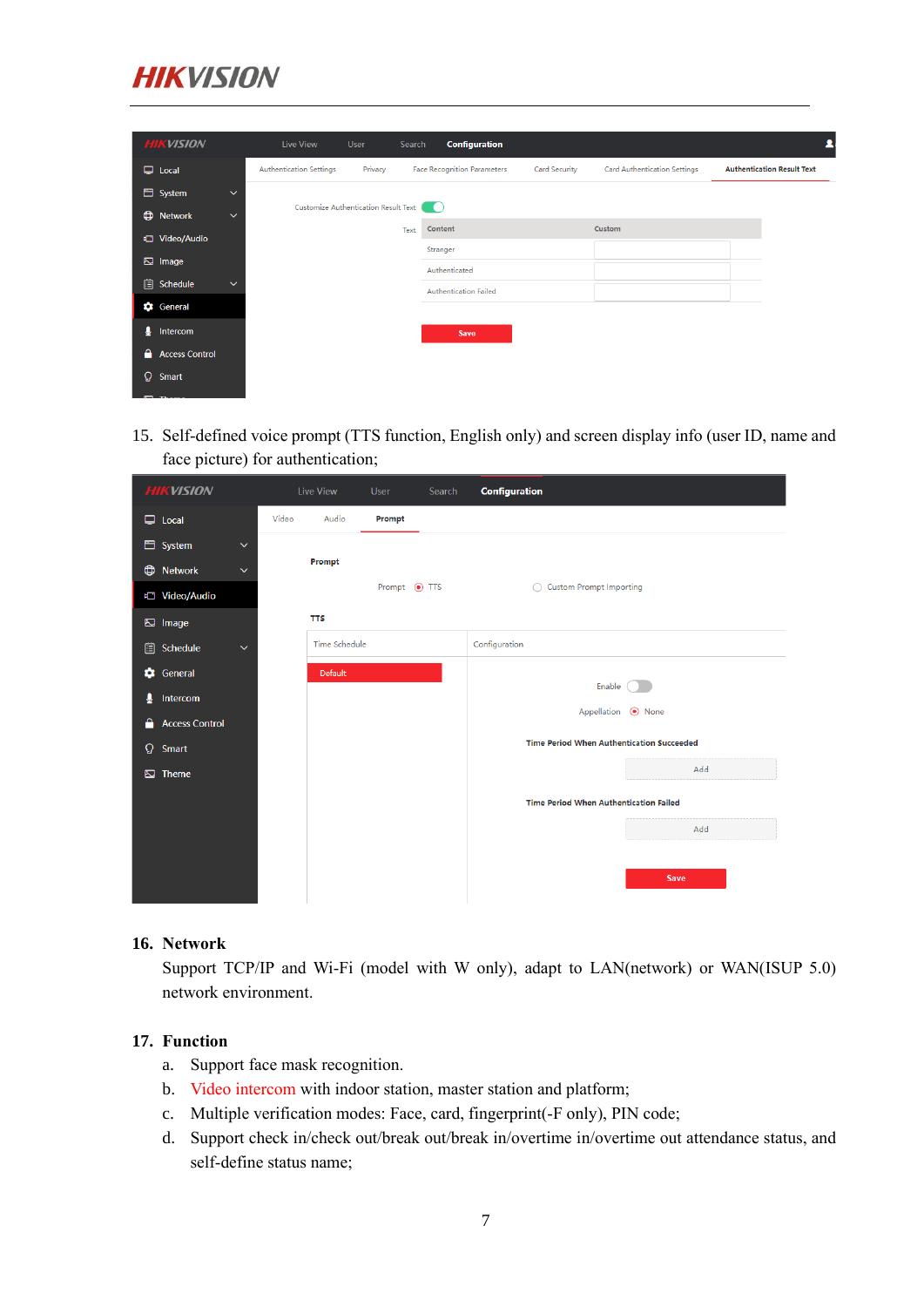

| <b>HIKVISION</b>      |                     | Live View            | User                       | Search | Configuration                   |              |                          |         |   |
|-----------------------|---------------------|----------------------|----------------------------|--------|---------------------------------|--------------|--------------------------|---------|---|
| $\Box$ Local          |                     | <b>Time Settings</b> | <b>T&amp;A Status</b>      |        |                                 |              |                          |         |   |
| <b>■</b> System       | $\checkmark$        |                      |                            |        |                                 |              |                          |         |   |
| <b>ED</b> Network     | $\checkmark$        |                      | Attendance Mode            | Manual |                                 | $\checkmark$ |                          |         |   |
| <b>に Video/Audio</b>  |                     |                      | Attendance Status Required |        |                                 |              |                          |         |   |
| <b>E</b> Image        |                     |                      | <b>Attendance Status</b>   |        | <b>Enable Attendance Status</b> |              | <b>Parameters</b>        |         |   |
| <b>自</b> Schedule     | $\hat{\phantom{a}}$ |                      |                            |        | Check In/Check Out              |              | Customize Break Out Name | Tea Out | ◙ |
| <b>T&amp;A Status</b> |                     |                      |                            |        | Break Out/Break In              |              | Customize Break In Name  | Tea In  | ◉ |
| General               |                     |                      |                            |        | $\Box$ Overtime In/Overtime Out |              |                          |         |   |
| ∙<br>Intercom         |                     |                      |                            |        |                                 |              |                          |         |   |
| <b>Access Control</b> |                     |                      |                            |        |                                 |              |                          |         |   |
| $\Omega$ Smart        |                     |                      |                            |        |                                 |              |                          |         |   |
| $\boxdot$ Theme       |                     |                      |                            |        |                                 |              |                          |         |   |
|                       |                     |                      |                            |        |                                 |              |                          |         |   |

e. Support custom standby background image (max 8 pictures)

| <b>HIKVISION</b>                 | Configuration<br><b>Live View</b><br>User<br>Search                                                                                                                                                                                                                                                                                                                                                                                                                                                                                                         |
|----------------------------------|-------------------------------------------------------------------------------------------------------------------------------------------------------------------------------------------------------------------------------------------------------------------------------------------------------------------------------------------------------------------------------------------------------------------------------------------------------------------------------------------------------------------------------------------------------------|
| $\Box$ Local                     | Media Database<br><b>Theme</b>                                                                                                                                                                                                                                                                                                                                                                                                                                                                                                                              |
| System<br>$\checkmark$           |                                                                                                                                                                                                                                                                                                                                                                                                                                                                                                                                                             |
| <b>C</b> Network<br>$\checkmark$ | Display Mode <sup>O</sup> Normal<br>$\bigcirc$ Simple                                                                                                                                                                                                                                                                                                                                                                                                                                                                                                       |
| C Video/Audio                    | Sleep<br>$\overline{\mathbf{v}}$                                                                                                                                                                                                                                                                                                                                                                                                                                                                                                                            |
| $\square$ Image                  | Sleep after<br>60<br>s                                                                                                                                                                                                                                                                                                                                                                                                                                                                                                                                      |
| Schedule<br>自<br>$\checkmark$    | Theme Management<br>+ Add Program                                                                                                                                                                                                                                                                                                                                                                                                                                                                                                                           |
| General                          | Picture(0/8)                                                                                                                                                                                                                                                                                                                                                                                                                                                                                                                                                |
| Intercom<br>ą                    |                                                                                                                                                                                                                                                                                                                                                                                                                                                                                                                                                             |
| <b>Access Control</b><br>۵       |                                                                                                                                                                                                                                                                                                                                                                                                                                                                                                                                                             |
| <b>Q</b> Smart                   |                                                                                                                                                                                                                                                                                                                                                                                                                                                                                                                                                             |
| $\overline{\mathbf{S}}$ Theme    |                                                                                                                                                                                                                                                                                                                                                                                                                                                                                                                                                             |
|                                  |                                                                                                                                                                                                                                                                                                                                                                                                                                                                                                                                                             |
|                                  |                                                                                                                                                                                                                                                                                                                                                                                                                                                                                                                                                             |
|                                  | Play Schedule<br>Select a theme first and then set the playing time.<br>Picture                                                                                                                                                                                                                                                                                                                                                                                                                                                                             |
|                                  | <b>Delete All</b><br>$\times$ Delete                                                                                                                                                                                                                                                                                                                                                                                                                                                                                                                        |
|                                  | $\mathbf{0}$<br>$\mathfrak{L}% _{A}^{\prime}=\mathfrak{L}_{A}\!\left( \mathfrak{L}_{A}\right) ^{A}\!\left( \mathfrak{L}_{A}\right) ^{A}\!\left( \mathfrak{L}_{A}\right) ^{A}\!\left( \mathfrak{L}_{A}\right) ^{A}\!\left( \mathfrak{L}_{A}\right) ^{A}\!\left( \mathfrak{L}_{A}\right) ^{A}\!\left( \mathfrak{L}_{A}\right) ^{A}\!\left( \mathfrak{L}_{A}\right) ^{A}\!\left( \mathfrak{L}_{A}\right) ^{A}\!\left( \mathfrak{L}_{A}\right) ^{A}\!\left( \mathfrak{L}_{A}\right) ^{$<br>$^{\rm 8}$<br>24<br>6<br>10<br>12<br>14<br>16<br>18<br>20<br>22<br>4 |
|                                  | Slide Show Interval O<br>1<br>$\vert$ s                                                                                                                                                                                                                                                                                                                                                                                                                                                                                                                     |
|                                  | Save<br>@2021 Bibliota Diaital Tachaghan: Ca. 16d All Diabte Dacanad                                                                                                                                                                                                                                                                                                                                                                                                                                                                                        |

f. Support privacy protection, customer can define the privacy related parameter, such as Event Storage Settings, Picture Uploading and Storage, Clear All Pictures in Device